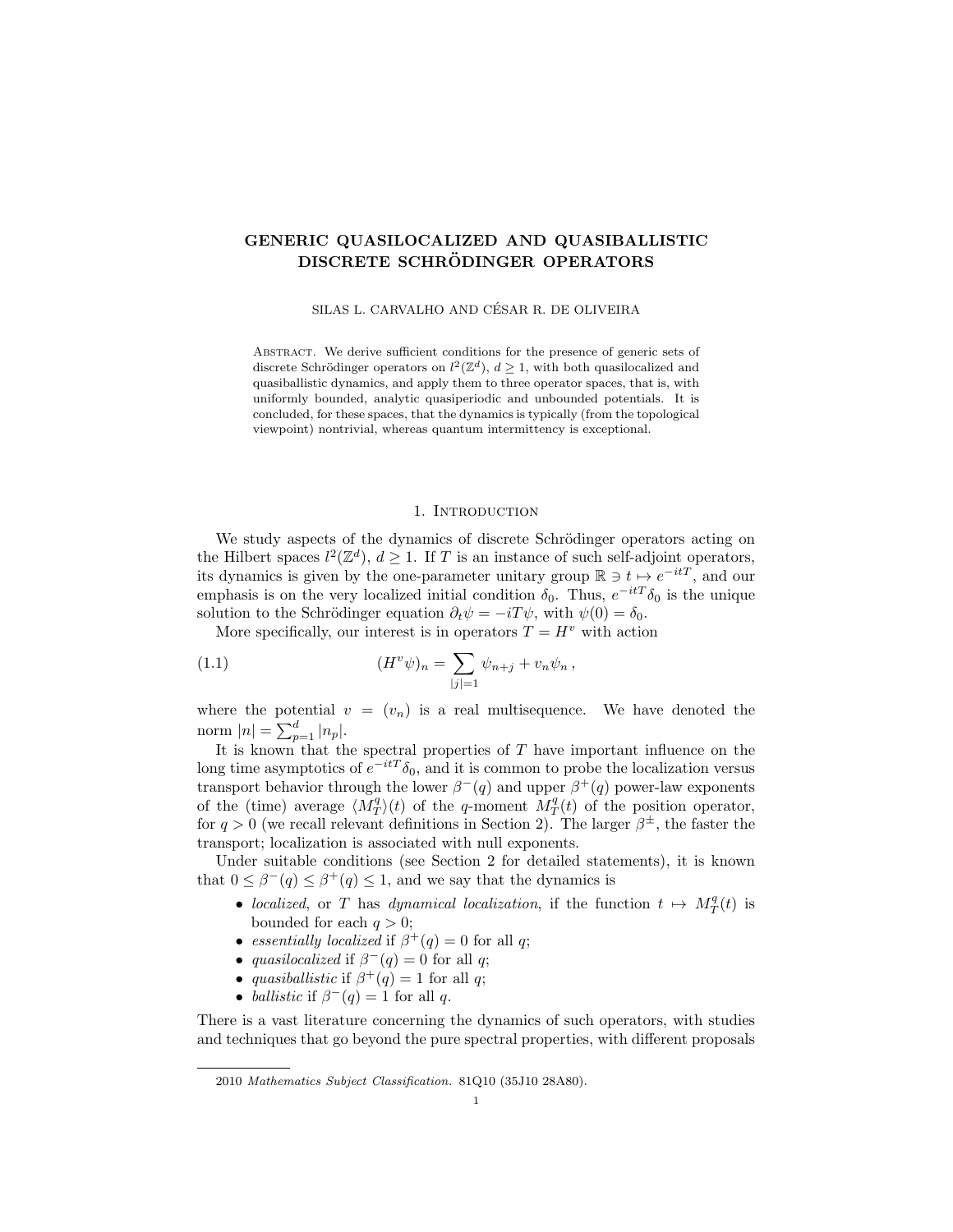of generalized dimensions and direct inspections of the transfer matrices; see the review [5] and references therein. It is worth mentioning that "pathological" examples with pure point spectra and quasiballistic dynamics have been found (see  $[4, 6]$ ).

The possibility of nonconstant functions  $q \mapsto \beta^{\pm}(q)$  (see (2.1)) has been referred, in the physical literature, as quantum intermittency (see [9]). Theoretical and numerical simulations (see [8, 11]) indicate that quantum intermittency is a common phenomenon. However, we are going to show here that three classes of potentials  $(v_n)$ , i.e.,

- (1)  $|v_n| \le a$  for all n (with the topology of pointwise convergence),
- (2)  $v_n = u(\nu n)$ ,  $\nu \in \mathbb{R}^d/\mathbb{Z}^d$ , and u a real analytic function on the d-dimensional torus (with metric  $\sum_{1 \leq p \leq d} |\sin(\nu_p - \nu'_p)/2|$ ),
- (3) arbitrary multisequences  $(v_n)$  (with pointwise convergence),

give rise to spaces of operators with generic (i.e., a set that contains a dense  $G_{\delta}$ subset) quasilocalized and quasiballistic dynamics, so that generically we have nontrivial dynamics (i.e.,  $0 = \beta^{-} < \beta^{+} = 1$ ) but with constant lower and upper exponents; hence, for such systems, intermittency is the exception from the topological viewpoint (see Section 4).

Let us discuss an application of our results. In [6], it was proved that given a Schrödinger operator in  $l^2(\mathbb{Z})$  (or in  $l^2(\mathbb{N})$ , satisfying in this case a phase boundary condition at  $n = 0$ , if there exist a positive  $\gamma$  and  $N_0 \in \mathbb{N}$  such that  $||A(E, N)|| \le$  $C(E)N^{\gamma}$  for every  $E \in S$  (with  $S \subset \mathbb{R}$  some set of positive Lebesgue measure) and  $N \geq N_0$ , then, for every  $f \in C_{0,+}^{\infty}(\mathbb{R})$  (compactly supported positive smooth functions) such that  $f = 1$  on S, one has

$$
\beta^-_{T,f}(q) \ge 1 - \frac{2\gamma}{q};
$$

that is, if the norms of the transfer matrices

$$
A(E, N) := \prod_{n=0}^{N} \left( \begin{array}{cc} E - v_n & -1 \\ 1 & 0 \end{array} \right)
$$

do not grow faster than polynomially in  $N$  on a set of energies  $E$  of positive Lebesgue measure, then there is a nontrivial lower bound of the dynamics. Note that the result is independent of the nature of the spectrum and of the Hausdorff (or packing) dimension of the spectral measure  $\mu_{\delta_0}$ . See also [2] for related results, although with different techniques.

Examples of classes of one-dimensional bounded operators with a nontrivial lower bound of  $\beta^{-}(q)$  are random operators with decaying potential and sparse operators (see [6] for definitions and details), as well as some substitution, Sturmian, hierarchical and moderately sparse potentials (as the prime model; see [2]). According to Theorem 4.2 ahead, this phenomenon can only occur for Schrödinger operators in a meager set (i.e., of Baire first category) of the metric spaces  $X_a$  of operators (1.1) with potentials satisfying  $|v_n| \leq a$ , for all  $n \in \mathbb{Z}^d$  ( $X_a$  is endowed with the topology of pointwise convergence).

Precise statements of the above mentioned results are described in the next sections. After presenting some necessary details of dynamical quantities in Section 2, an abstract result showing that suitable subsets of self-adjoint operators are  $G_{\delta}$ is discussed in Section 3; this abstract result is the base of our applications to discrete Schrödinger operators in Section 4. It is worth emphasizing that some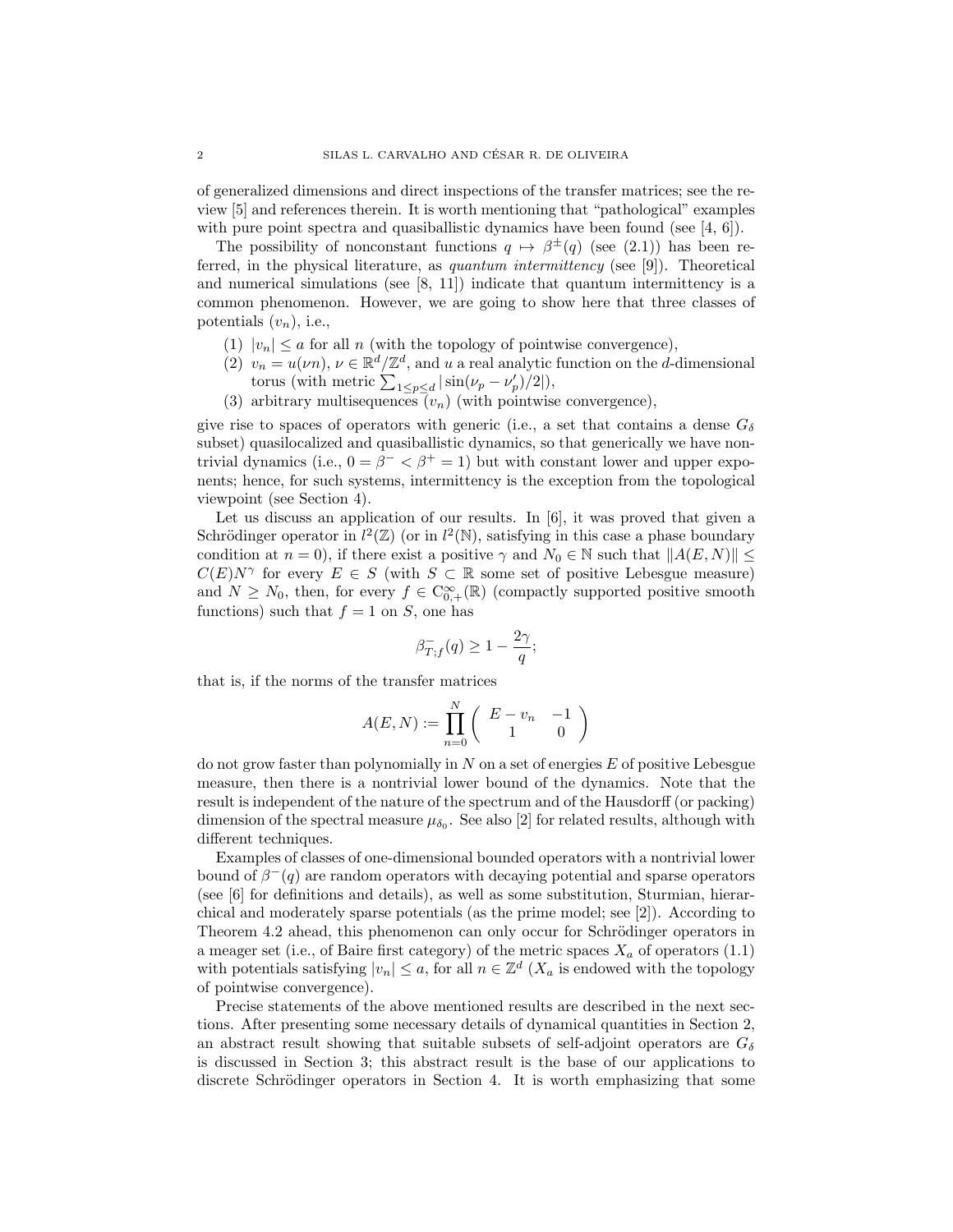results in these sections can be adapted to continuous Schrödinger operators, that is, operators defined in  $L^2(\mathbb{R}^d)$ .

Given a self-adjoint operator T acting on the Hilbert space  $l^2(\mathbb{Z}^d)$ , its spectrum will be denoted by  $\sigma(T)$ , and for a vector  $\xi$ , the corresponding spectral measure will be indicated by  $\mu_{\xi}^{T}$ , whereas  $P^{T}(I)$  will denote its spectral projection to the interval I. For a nonempty open interval  $I \subset \mathbb{R}$ , let  $C^{\infty}_{0,+}(I)$  be the set of smooth functions compactly supported on  $I$  and taking positive values.

## 2. Some dynamical quantities and results

In this section, we collect dynamical quantities often used to characterize the (quantum) dynamics generated by a self-adjoint operator  $T$  acting on the Hilbert space  $\mathcal{H} = l^2(\mathbb{Z}^d)$ , with  $d \geq 1$ , and add remarks suitable for the next sections. Let I be, unless explicitly stated, a nonempty open interval in R. Here we consider wave packets represented by the initial state  $\psi = f(T)\delta_0$ , usually for some  $f \in C^{\infty}_{0,+}(I)$ , or even by  $\psi = \delta_0$  in some situations.

2.1. Moments and escaping probabilities. First, we discuss the power-law growth of the time-average q-moments  $\langle M_{T,f}^q \rangle(t)$  of the position operator **x**, which are of physical interest since they are used to characterize the spreading of initially localized quantum states. Let  $\{\delta_n\}$ ,  $\delta_n(k) = \delta_{n_1k_1} \cdots \delta_{n_dk_d}$ , be the canonical basis of H.

Such growth is described by the lower and upper *transport exponents* (see [5] and references therein), given respectively, for each  $q > 0$ , by

(2.1) 
$$
\beta_{T;f}^-(q) := \liminf_{t \to \infty} \frac{\ln \langle M_{T;f}^q \rangle(t)}{q \ln t}, \quad \beta_{T;f}^+(q) := \limsup_{t \to \infty} \frac{\ln \langle M_{T;f}^q \rangle(t)}{q \ln t},
$$

with the q-moment given by

$$
M_{T;f}^q(t) := \left\| |\mathbf{x}|^{\frac{q}{2}} e^{-itT} f(T) \delta_0 \right\|^2 = \sum_{n \in \mathbb{Z}^d} |n|^q \left| \langle e^{-itT} f(T) \delta_0, \delta_n \rangle \right|^2,
$$

and its average defined as

$$
\langle M_{T,f}^q \rangle (t) := \frac{2}{t} \int_0^\infty e^{-2u/t} M_{T,f}^q(u) \, \mathrm{d}u.
$$

The following result, extracted from [7], guarantees that  $\langle M_{T,f}^q \rangle(t)$  is well defined.

**Proposition 2.1.** Let T be a self-adjoint operator in H,  $f \in C_{0,+}^{\infty}(\mathbb{R})$  and  $\psi =$  $f(T)\delta_0$ . Then,  $e^{-itT}\psi \in \text{dom} |\mathbf{x}|^q$  for every  $q, t > 0$ , and

- (1)  $\beta_{T,f}^{\pm}(q)$  are nondecreasing functions of q;
- (2)  $\beta_{T,f}^{\pm}(q) \in [0,1]$ , for all  $q > 0$ .

Observe that, in case of bounded operators T, one may take  $\psi = \delta_0$  or any other vector in H (without the need of the function f), to guarantee that  $e^{-itT}\psi \in$ dom  $|\mathbf{x}|^q$  for every  $q, t > 0$ . In this particular setting, the function f can still be useful to restrict the spectrum to some particular interval.

**Definition 2.2.** Let T be a self-adjoint operator in  $\mathcal{H}$ , I a nonempty open interval of  $\mathbb{R}, f \in C^{\infty}_{0,+}(I)$  and  $\psi = f(T)\delta_0$ . We say that:

(1) T has dynamical localization on I if  $\sup_t M_{T,f}^q(t) < \infty$ , for every  $q > 0$  and every  $f \in C_{0,+}^{\infty}(I)$ .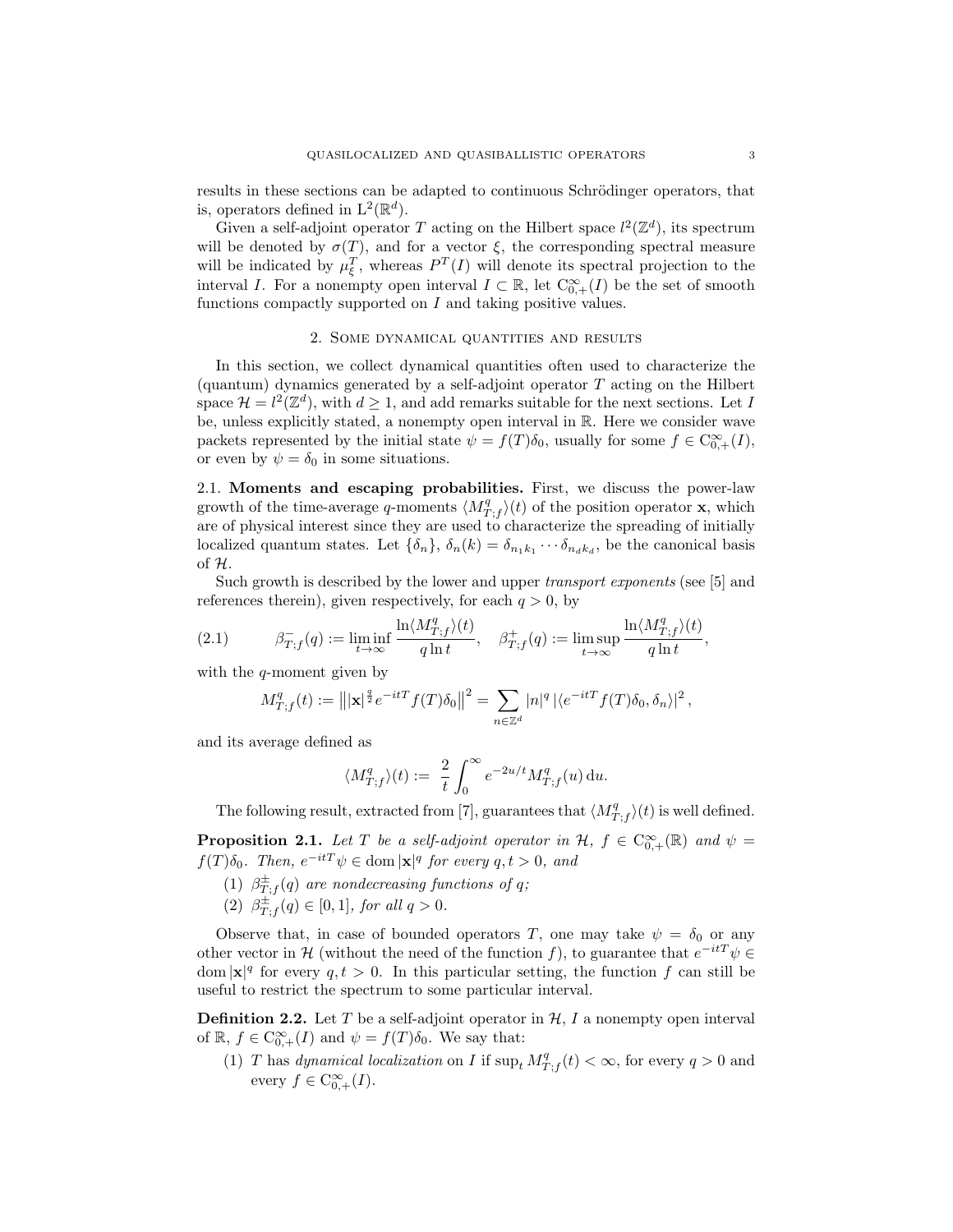- (2) T is essentially localized (resp. quasilocalized) on I if  $\beta^+_{T,f}(q) = 0$  (resp.  $\beta^-_{T,f}(q) = 0$ ) for every  $q > 0$  and every  $f \in C^{\infty}_{0,+}(I)$ .
- (3) T is quasiballistic (resp. ballistic) on I if  $\beta_{T,f}^+(q) = 1$  (resp.,  $\beta_{T,f}^-(q) = 1$ ) for every  $q > 0$  and every  $f \in C_{0,+}^{\infty}(I)$ .

If  $I = \mathbb{R}$  we just say that T is quasilocalized, and so on.

Remark 2.3. In the case  $\psi = \delta_0$  (remember that this is a possible definition of  $\psi$ for every bounded operator), we say that T is quasilocalized if  $\beta_{T,h}^-(q) = 0$  for every  $q > 0$ , with the constant function  $h(x) = 1$ , and so on.

Other quantities used to describe the quantum dynamics of such systems are escaping probabilities. Define the time-average outside (of the ball of radius  $R$ ) probability of the initial state  $\psi = f(T)\delta_0$  by

$$
P_{T;f}(R,t) := \sum_{|n| \ge R} \frac{2}{t} \int_0^\infty e^{-2u/t} |\langle e^{-iuT} \psi, \delta_n \rangle|^2 du.
$$

Note that  $P_{T,f}(R,t)$  can also be defined in case  $f = \chi$  is the characteristic function of an open interval; we will use this possibility ahead.

By setting  $P_{T,f}^{\alpha}(t) := P_{T,f}(t^{\alpha} - 1, t)$  for  $\alpha \geq 0$ , we follow [6] and introduce its growth exponents as

(2.2) 
$$
S_{T,f}^{-}(\alpha) = -\liminf_{t \to \infty} \frac{\ln P_{T,f}^{\alpha}(t)}{\ln t}
$$

and

(2.3) 
$$
S_{T,f}^{+}(\alpha) = -\limsup_{t \to \infty} \frac{\ln P_{T,f}^{\alpha}(t)}{\ln t}.
$$

If  $P_{T,f}^{\alpha}(t) = 0$  for some  $\alpha > 0$  and every  $t \ge t_0 > 0$ , we set  $S_{T,f}^{\pm}(\alpha) = \infty$ . Thus, for every  $\alpha, 0 \leq S_{T,f}^+(\alpha) \leq S_{T,f}^-(\alpha) \leq \infty$ .

If  $S_{T,f}^{\pm}(\alpha) = \infty$ , then  $P_{T,f}^{\alpha}(t) = \mathcal{O}(t^{-m})$  for every  $m > 0$ , so that for large t, only a negligible part of the wave packet escapes from the ball of radius  $t^{\alpha}$ . On the other hand, if  $S_{T,f}^{\pm}(\alpha) = 0$ , then  $P_{T,f}^{\alpha}(t) = \mathcal{O}(1)$  and the essential part of the wave packet travels faster than  $t^{\alpha}$ . Thus, it is natural to introduce the *dynamical* exponents

$$
(2.4)
$$

$$
\alpha_1^{\pm}(T, f) := \sup \{ \alpha \ge 0 \mid S_{T, f}^{\pm}(\alpha) = 0 \}, \quad \alpha_u^{\pm}(T, f) := \sup \{ \alpha \ge 0 \mid S_{T, f}^{\pm}(\alpha) < \infty \}.
$$

Since  $S_{T,f}^{\pm}(\alpha)$  are nondecreasing functions,  $0 \leq \alpha_1^{\pm}(T,f) \leq \alpha_u^{\pm}(T,f) \leq \infty$ , and  $\alpha_1^{\pm}(T, f)$  represent the lower (-) and upper (+) rates of propagation of the slowest part of the wave packet, whereas  $\alpha_{\rm u}^{\pm}(T,f)$  quantify the rates of propagation of the fastest part of the wave packet.

The above dynamical and transport exponents are not completely independent, and now we recall some relations taken from [6]. Set  $\beta_{T,f}^{\pm}(\infty) := \lim_{q \to \infty} \beta_{T,f}^{\pm}(q)$ and  $\beta_{T,f}^{\pm}(0) := \lim_{q \to 0} \beta_{T,f}^{\pm}(q)$ .

**Theorem 2.4.** Let T, I, f and  $\psi$  be as in Definition 2.2. Then, for every  $q > 0$ , one has

$$
\alpha^-_{\mathbf{u}}(T, f) = \beta^-_{T;f}(\infty) \geq \beta^-_{T;f}(q) \geq \beta^-_{T;f}(0) = \alpha^-_{\mathbf{l}}(T, f) \geq \dim^+_{\mathbf{H}}(\mu^T_{\psi}),
$$
  

$$
\alpha^+_{\mathbf{u}}(T, f) = \beta^+_{T;f}(\infty) \geq \beta^+_{T;f}(q) \geq \beta^+_{T;f}(0) = \alpha^+_{\mathbf{l}}(T, f) \geq \dim^+_{\mathbf{P}}(\mu^T_{\psi}),
$$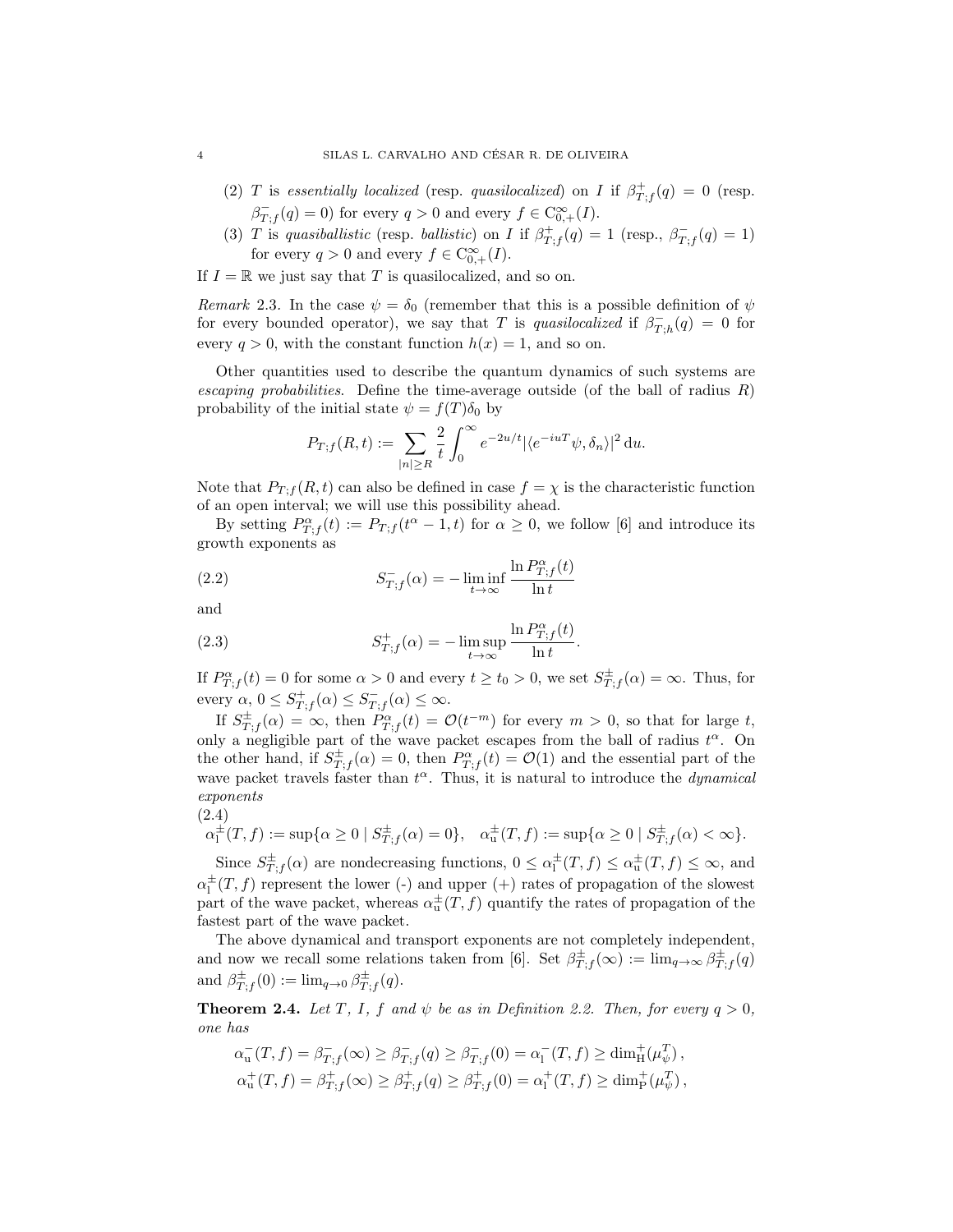with  $\dim_K^+(\mu_\psi^T) := \inf \{ \dim_K(E) \mid \mu_\psi^T(E) = \mu_\psi^T(\mathbb{R}), E$  a Borel subset of  $\mathbb{R}$  representing the upper K dimension of  $\mu_{\psi}^{T}$  (K stands for either packing (P) or Haus $dorff(H)$ ).

In Theorem 2.4 and ahead,  $\mu_{\psi}^{T}$  denotes the spectral measure of the operator T with respect to  $\psi$ . In the next statement, we set lim-L := lim sup if L = +,  $\lim_{L} L := \liminf_{L} \text{ if } L = -.$ 

**Lemma 2.5.** Let T, I and f be as above, and  $\alpha, \gamma > 0$ . Then, for every  $0 < \varepsilon < \gamma$ , one has

(2.5)

$$
\{f \mid \lim_{t \to \infty} L t^{\gamma} P_{T;f}^{\alpha}(t) < \infty \} \subset \{f \mid S_{T;f}^{L}(\alpha) \geq \gamma \} \subset \{f \mid \lim_{t \to \infty} L t^{\gamma - \varepsilon} P_{T;f}^{\alpha}(t) < \infty \}.
$$

*Proof.* If, for a fixed  $\alpha > 0$ ,  $P_{T,f}^{\alpha}(t) = 0$  for every  $t > t_0 > 0$ , then  $S_{T,f}^{\text{L}}(\alpha) = \infty$ , and the inclusions in (2.5) are trivially satisfied. Otherwise, the result follows directly from definitions (2.2) and (2.3).

**Lemma 2.6.** Let T and I be as above, and suppose that  $\alpha_u^+(T, \chi) \leq \alpha$  for some  $\alpha \geq 0$ , where  $\chi$  represents the characteristic function of I. Then, for every  $f \in$  $C_{0,+}^{\infty}(I), \ \alpha_{\mathrm{u}}^{+}(T,f) \leq \alpha.$ 

*Proof.* Pick an arbitrary  $f \in C_{0,+}^{\infty}(I)$  and define  $C^{f,I} := \sup\{(f(x))^2 \mid x \in I\}.$ Since  $0 < C^{f,I} < \infty$ , one has, for every  $R, t > 0$ ,

$$
P_{T;f}(R,t) = \sum_{|n| \ge R} \frac{2}{t} \int_0^\infty e^{-2u/t} |\langle e^{-iuT} f(T) \delta_0, \delta_n \rangle|^2 du \le C^{f, I} P_{T; \chi}(R, t).
$$

Now, fix  $\beta > 0$ ; it follows from (2.3) that (2.6)

$$
S_{T,f}^+(\beta)=-\limsup_{t\to\infty}\frac{\ln P_{T,f}^{\beta}(t)}{\ln t}\geq-\limsup_{t\to\infty}\left(\frac{\ln P_{T,\chi}^{\beta}(t)}{\ln t}+\frac{\ln C^{f,I}}{\ln t}\right)=S_{T,\chi}^+(\beta).
$$

Since, by hypothesis,  $\alpha_u^+(T, \chi) \leq \alpha$ , this implies, for every  $\beta > \alpha$ , that  $S^+_{T, \chi}(\beta) =$  $\infty$ . Hence, by (2.6),  $S^+_{T,f}(\beta) = \infty$  for every  $\beta > \alpha$ , and the result follows.

2.2. Localization. Here, we discuss how the presence of a complete set of specially localized eigenfunctions of an operator  $T$  affects its dynamical exponents. We begin with

**Definition 2.7.** Let T be a self-adjoint operator in  $\mathcal{H} = l^2(\mathbb{Z}^d)$ , I some subset of  $\mathbb R$  (not necessarily an open interval) and  $P^T(I)$  the spectral projection for the operator T onto the set I. We say that T has SULE [4] on I (or just has SULE, in case of  $I \supset \sigma(T)$  if:

- (i) T has a complete set  $\{\varphi_k\}_{k\geq 1}$ , in  $P^T(I)\mathcal{H}$ , of orthonormal eigenfunctions (say,  $T\varphi_k = \lambda_k \varphi_k$ , with  $\lambda_k \in I$ );
- (ii) there are  $r > 0$  and  $n_k \in \mathbb{Z}^d$  (the "localization centers") such that for every  $\delta > 0$ , there is a  $C_{\delta}$  so that, for every  $n \in \mathbb{Z}^d$ ,  $k \ge 1$ ,

$$
|\varphi_k(n)| \le C_\delta e^{\delta |n_k| - r|n - n_k|}.
$$

The next result is a direct consequence of the following observations:

• If  $T$  has SULE on  $I$ , then it has dynamical localization on  $I$ .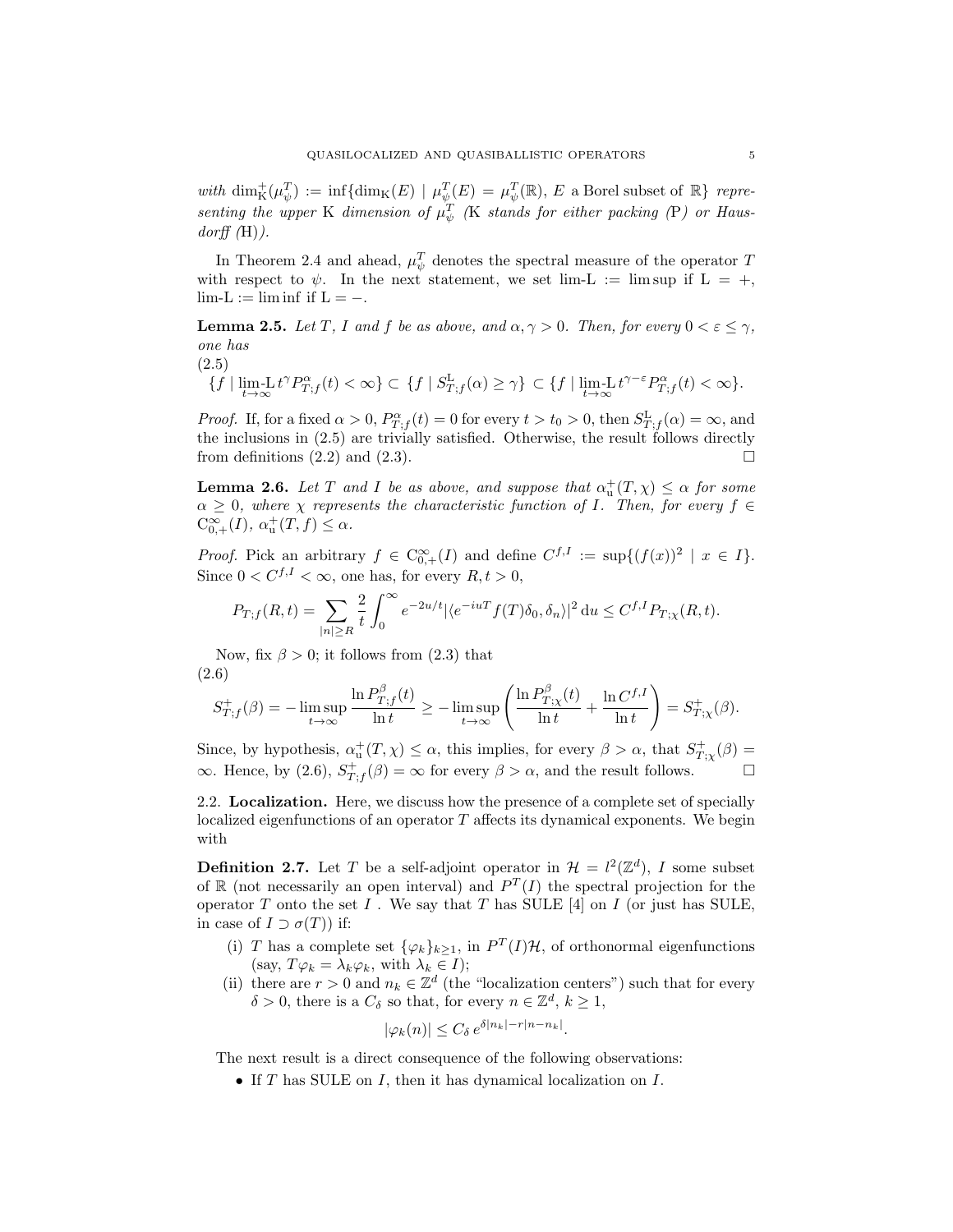• If T has dynamical localization on I, it immediately follows that T is essentially localized on  $I$  (see Definition 2.2). In particular,  $T$  is quasilocalized on I and  $\alpha_{\mathrm{u}}^{+}(T,f) = 0$  for every  $f \in \mathrm{C}_{0,+}^{\infty}(I)$ .

**Proposition 2.8.** Let T be a self-adjoint operator in  $H$ , I a nonempty open interval of  $\mathbb R$ , and suppose that T has SULE on I. Then,  $\alpha^+_{\mathrm{u}}(T,f) = 0$  for every  $f \in$  $C_{0,+}^{\infty}(I).$ 

An important example of operator that has SULE is the so-called one-dimensional Anderson operator  $T_{\omega}$ , represented by the action (1.1)  $(d = 1)$  with potential  $v(\omega) = (v_n(\omega))_{n \in \mathbb{Z}}$ , a compactly supported sequence of independent and identically distributed (real) random variables with probability distribution  $g(x)d\ell(x)$ ,  $g \in L^{\infty}(\mathbb{R})$ ; think of  $\omega$  as an element of  $(\Omega, \tau)$ , where  $\Omega = \mathbb{R}^{\mathbb{Z}}$  and  $\tau$  is the probability measure obtained as the product of such distributions. In fact, it is shown in [4], Section 7, that  $T_{\omega}$  has SULE for  $\tau$  a.e.  $\omega$ . Thus, a direct consequence of Proposition 2.8 is the following

**Corollary 2.9.** Let  $(\Omega, \tau)$  be a probability measure space, and for each  $\omega \in \Omega$ , let  $T_{\omega}$ be an Anderson operator. Then, for  $\tau$  a.e.  $\omega$  and every  $f \in C^{\infty}_{0,+}(\mathbb{R})$ ,  $\alpha^+_{\mathfrak{u}}(T_{\omega}, f) = 0$ .

The next result is important for our applications.

**Lemma 2.10.** Let J be a bounded self-adjoint operator acting on  $l^2(\mathbb{Z})$  such that  $\sigma(J) = [a, b]$  and J has SULE. Consider, in  $l^2(\mathbb{Z}^d)$ , the Kronecker sum  $T = J \otimes$  $1 \otimes \cdots \otimes 1 + \ldots + 1 \otimes 1 \otimes \cdots \otimes J$ , and write  $T' = T + \sum_{|j| \leq n} v_j \langle \delta_j, \cdot \rangle \delta_j$  (that is, a finite-rank perturbation of T). Then, for every  $f \in C_{0,+}^{\infty}((a \cdot d, b \cdot d))$ , one has  $\alpha_{\rm u}^{+}(T', f) = 0.$ 

*Proof.* We initially show that T has SULE (on  $[a \cdot d, b \cdot d]$ ). Denote by  $\{\varphi_l\}$  the complete set, in  $l^2(\mathbb{Z})$ , of orthonormal eigenfunctions of J (such that  $J\varphi_l = \lambda_l\varphi_l$ ). Since  $\{\Psi_k\}_k$ , with  $\Psi_k(n) := \varphi_{k_1}(n_1) \otimes \cdots \otimes \varphi_{k_d}(n_d)$ , is a complete set, in  $P^T([a \cdot \Psi_k])$  $(d, b \cdot d])l^2(\mathbb{Z}^d)$ , of orthonormal eigenfunctions of T (such that  $T\Psi_k = \Lambda_k \Psi_k$ , with  $\Lambda_k = \lambda_{k_1} + \cdots + \lambda_{k_d} \in [a \cdot d, b \cdot d]$ , we need to prove that there are  $r > 0$  and  $l_k \in \mathbb{Z}^d$  so that, for each  $\delta > 0$ , there is a  $C_{\delta}$  such that

$$
|\Psi_k(l)| \le C_\delta \, e^{\delta|l_k| - r|l - l_k|},
$$

for all  $l \in \mathbb{Z}^d$  and  $k \in \mathbb{N}$ . But then, since there are, for every  $p = 1, \ldots, d, r^p > 0$ and  $l_{k_p} \in \mathbb{Z}$  so that, for each  $\delta > 0$ , there is a  $C_{\delta}^p$  such that

$$
|\varphi_{k_p}(l_p)|\leq C_\delta^p\,e^{\delta|l_{k_p}|-r^p|l_p-l_{k_p}|},
$$

the result follows by setting  $C_{\delta} := \prod_{p=1}^{d} C_{\delta}^{p}$ ,  $r := \min r^{p}$  and  $l_{k} := (l_{k_{1}}, \ldots l_{k_{p}})$ .

Now, fix  $m \in \mathbb{Z}^d$ ,  $|m| > n$  and  $u > 0$ . By a Duhamel's formula, one obtains

$$
\langle \delta_m, e^{-iuT'} \delta_0 \rangle = \langle \delta_m, e^{-iuT} \delta_0 \rangle - i \int_0^u \sum_{|j| \le n} v_j \langle \delta_m, e^{-isT} \delta_j \rangle \langle \delta_j, e^{-i(u-s)T'} \delta_0 \rangle \, ds.
$$

Since T has SULE, it follows from Theorem 7.5 in [4] that there is a  $\rho > 0$  such that, for every  $\delta > 0$ , there is a finite  $D_{\delta}$  so that, for every  $q, r \in \mathbb{Z}^d$ ,

$$
\sup_{u} |\langle \delta_q, e^{-iuT} \delta_r \rangle| \leq D_\delta e^{\delta |r| - \rho |r - q|}
$$

.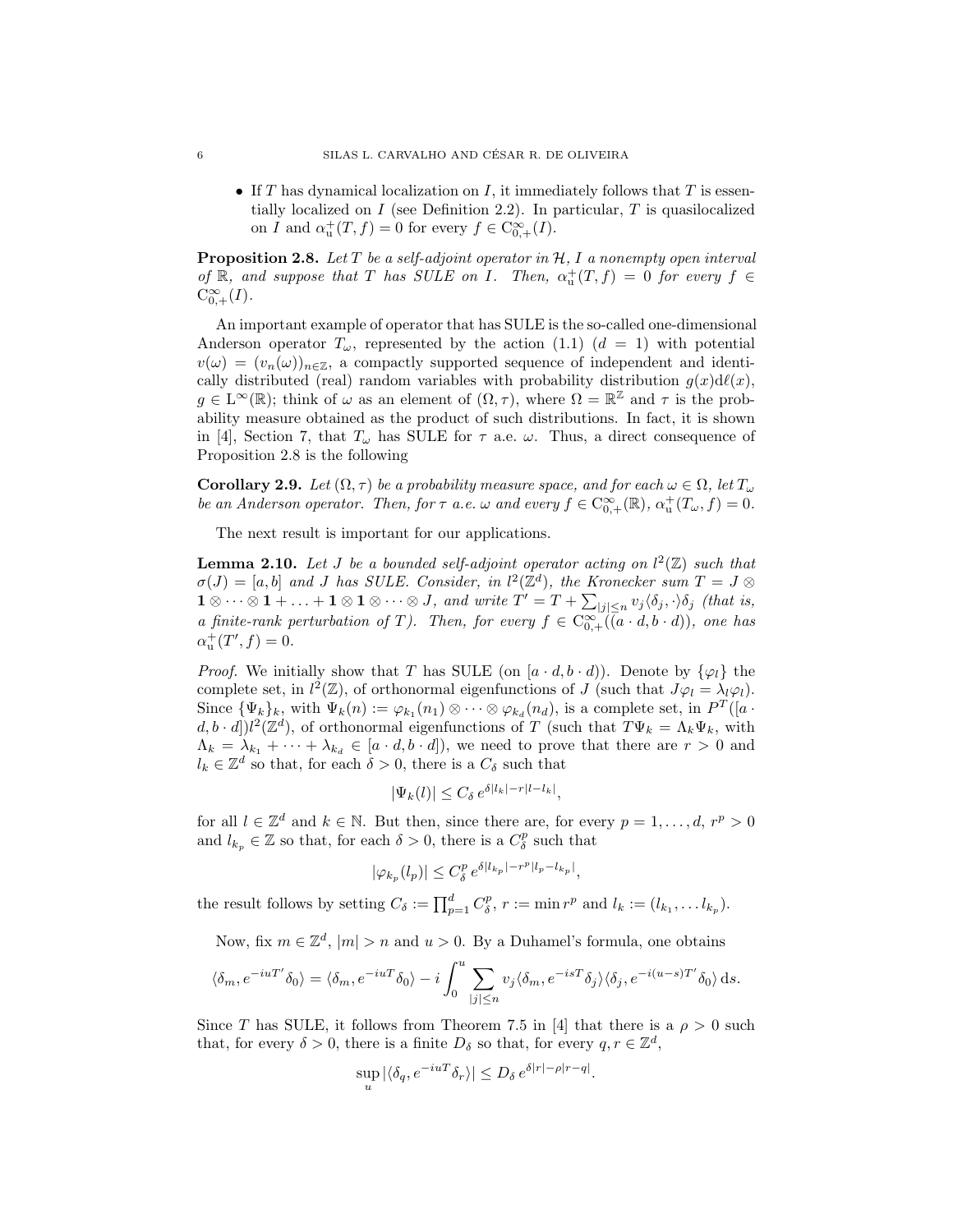Inserting the previous result in Duhamel's formula, and using, for every  $y \in \mathbb{R}$ , that  $|\langle \delta_j, e^{-iyT'} \delta_0 \rangle| \leq 1$ , one has

$$
\begin{array}{rcl} |\langle \delta_m, e^{-iuT'} \delta_0 \rangle| & \leq & |\langle \delta_m, e^{-iuT} \delta_0 \rangle| + \sum_{|j| \leq n} |v_j| \int_0^u |\langle \delta_m, e^{-isT} \delta_j \rangle| \, \mathrm{d}s \\ & \leq & D_\delta e^{-\rho|m|} + D_\delta u \sum_{|j| \leq n} |v_j| \, e^{\delta|j| - \rho|j - m|} \\ & \leq & D_\delta e^{-\rho|m|} (1 + uA \, e^{(\delta + \rho)n}), \end{array}
$$

where  $A := \sum_{|j| \leq n} |v_j|$ . Now, for every  $t \in \mathbb{R}_+$  and  $r > 0$ , it follows that

$$
P_{T';\chi}(t) \leq \sum_{|m| \geq t^r - 1} \frac{2}{t} \int_0^{\infty} e^{-2u/t} D_{\delta}^2 e^{-2\rho |m|} \left( 1 + u A e^{(\delta + \rho)n} \right)^2 du
$$
  
\n
$$
= \sum_{|m| \geq t^r - 1} D_{\delta}^2 e^{-2\rho |m|} \left( 1 + A e^{(\delta + \rho)n} t + \left( A e^{(\delta + \rho)n} t \right)^2 / 2 \right)
$$
  
\n
$$
\leq E_{\delta} e^{-2\rho t^r} \left( 1 + A e^{(\delta + \rho)n} t + \left( A e^{(\delta + \rho)n} t \right)^2 / 2 \right) \sum_{p=1}^d \frac{(d-1)!}{(d-p)!} \frac{t^{r(d-p)}}{(2\rho)^p}
$$

with  $E_{\delta}$  some finite constant, and consequently,

$$
S_{T';\chi}^+(r) \ge \limsup_{t \to \infty} \left[ 2\rho \frac{t^r}{\ln t} - 2 - r(d-1) \right] = \infty.
$$

Since  $r > 0$  is arbitrary, it follows from (2.4) that  $\alpha_{\rm u}^{+}(T', \chi) = 0$ . An application of Lemma 2.6 concludes the proof.

### 3. Quasilocalized and quasiballistic sets

The symbol  $X$  will denote a subset of operators  $(1.1)$  with a complete metric so that the metric convergence implies strong resolvent convergence of operators. Throughout this section, we fix  $-\infty \le a < b \le -\infty$ ,  $f \in C_{0,+}^{\infty}((a,b))$ , and denote, for each  $T \in X$ ,  $\psi = f(T)\delta_0$ . To state our main result in this section, i.e., Theorem 3.1, we introduce the sets  $U^f := \{T \in X \mid \text{supp}(\mu_{\psi}^T) \supset (a, b)\},\$  $C_{\text{olp}}^f := \{ T \in X \mid \alpha_u^-(T, f) = 0 \}$  and  $C_{\text{1up}}^f := \{ T \in X \mid \alpha_l^+(T, f) = 1 \}.$ 

**Theorem 3.1.** If each of the sets  $C_{\text{0lp}}^f$ ,  $C_{\text{1up}}^f$  and  $U^f$  is dense in X, then  $C_{\text{QL-QB}}^f :=$  $\{T \in X \mid \text{supp}(\mu^T_{\psi}) \supset (a, b), \ \beta^-_{T, f}(q) = 0 \ and \ \beta^+_{T, f}(q) = 1 \ for \ every \ q > 0 \} \ is \ generic$ in X.

Our strategy to prove Theorem 3.1 is through Proposition 3.2; then we prove an auxiliary lemma and finally, the proposition itself.

# **Proposition 3.2.** Each of the sets  $U^f$ ,  $C_{\text{0lp}}^f$  and  $C_{\text{1up}}^f$  is a  $G_{\delta}$  set in X.

*Proof of Theorem 3.1.* By Proposition 3.2,  $U^f$ ,  $C_{\text{olp}}^f$  and  $C_{\text{1up}}^f$  are  $G_\delta$  sets. By Theorem 2.4, we have the inclusions  $C_{\text{olp}}^f \subset C_{\text{QL}}^f := \{T \in X \mid \beta_{T,f}^-(q) = 0 \text{ for every }$  $q > 0$ ,  $C_{1_{\text{up}}}^f \subset C_{\text{QB}}^f := \{ T \in X \mid \beta_{T,f}^+(q) = 1 \text{ for every } q > 0 \}.$  Now, by the hypotheses of the theorem, it follows that  $C_{\text{QL-QB}}^f = C_{\text{QL}}^f \cap C_{\text{QB}}^f \cap U^f$  is generic in X.  $\square$ 

,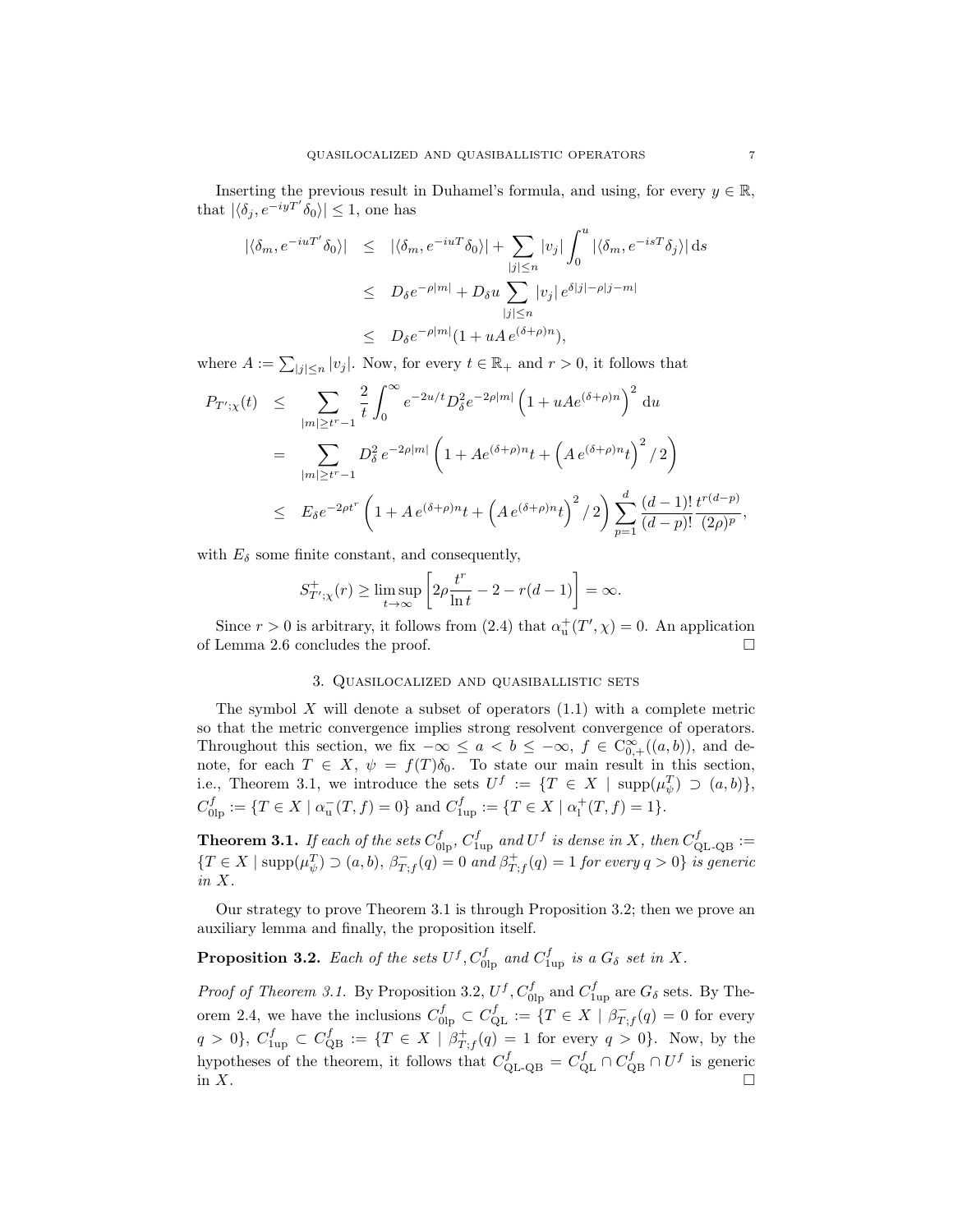Lemma 3.3. One has

(3.1) 
$$
C_{0\text{lp}}^{f} = \bigcap_{r=1}^{\infty} \bigcap_{p=1}^{\infty} \bigcap_{k=1}^{\infty} \bigcap_{l=2}^{\infty} Q_{k-1/l}^{1/r+1/p}
$$

and

(3.2) 
$$
C_{1\text{up}}^f = \bigcap_{r=2}^{\infty} \bigcap_{p=2}^{\infty} \bigcap_{k=1}^{\infty} \bigcap_{l=1}^{\infty} \bigcap_{n=1}^{\infty} Y_{1/k+1/l}^{1-1/r-1/p}(n),
$$

where, for  $\alpha > 0$  and each  $c > 0$ ,

$$
Q_{k-1/l}^{\alpha} := \left\{ T \in X \mid \text{for each } m > 0, \exists t > m \text{ with } t^{k-1/l} P_{T;f}^{\alpha}(t) < c \right\},
$$
  

$$
Y_{1/k+1/l}^{\alpha}(n) := \left\{ T \in X \mid \text{for each } m > 0, \exists t > m \text{ with } t^{1/k+1/l} P_{T;f}^{\alpha}(t) > n \right\}.
$$

Proof. We will only present a proof of relation (3.1); the proof of (3.2) is similar. If  $f \in \mathrm{C}_{0,+}^{\infty}((a,b))$  is such that, for every  $T \in X$  and every  $t > t_0 > 0$ ,  $P_{T,f}^{\alpha}(t) = 0$ (which is the case when, for every  $T \in X$ ,  $\text{supp}(\mu_{\psi}^T) = \emptyset$ ), then  $Q_{k-1/l}^{\alpha} = X = C_{0lp}^f$ . Otherwise, note that, for every  $\alpha, \gamma > 0$  and  $0 < \varepsilon \leq \gamma$ ,  $(2.5)$  is equivalent to

$$
\left\{f \mid \lim_{t \to \infty} L t^{\gamma} P_{T;f}^{\alpha}(t) = 0\right\} \subset \left\{f \mid S_{T;f}^{\mathcal{L}}(\alpha) \geq \gamma\right\} \subset \left\{f \mid \lim_{t \to \infty} L t^{\gamma - \varepsilon} P_{T;f}^{\alpha}(t) = 0\right\};
$$

thus, we may work with any  $c > 0$  and any fixed  $f \in C^{\infty}_{0,+}((a, b))$  in the relation  $(\text{take } L = -)$ 

$$
Q_{\gamma}^{\alpha} = \bigcap_{m=0}^{\infty} \bigcup_{t>m} \{ T \in X \mid t^{\gamma} P_{T;f}^{\alpha}(t) < c \} \subset \{ T \in X \mid S_{T;f}^{-}(\alpha) \geq \gamma \} \subset
$$
\n
$$
\bigcap_{m=0}^{\infty} \bigcup_{t>m} \{ T \in X \mid t^{\gamma-\varepsilon} P_{T;f}^{\alpha}(t) < c \} = Q_{\gamma-\varepsilon}^{\alpha} \; .
$$

Now, replacing  $\gamma$  by  $\gamma - \varepsilon$  and taking  $\gamma = k, k \ge 1, \varepsilon = 1/l, l \ge 2$ , one obtains the inclusions

$$
\bigcap_{k=1}^{\infty} \bigcap_{l=2}^{\infty} Q_{k-1/l}^{\alpha} \subset \bigcap_{k=1}^{\infty} \bigcap_{l=2}^{\infty} \{T \in X \mid S_{T,f}^{-}(\alpha) \ge k-1/l\} \subset \bigcap_{k=1}^{\infty} \bigcap_{l=2}^{\infty} Q_{k-2/l}^{\alpha},
$$

and consequently,

(3.3) 
$$
\{T \in X \mid S_{T,f}^{-}(\alpha) = \infty\} = \bigcap_{k=1}^{\infty} \bigcap_{l=2}^{\infty} Q_{k-1/l}^{\alpha}.
$$

Finally, one has, from (2.4) and (3.3), the inclusions

$$
\bigcap_{k=1}^{\infty} \bigcap_{l=2}^{\infty} Q_{k-1/l}^{\alpha} \subset \left\{T \in X \mid \alpha_u^-(T,f) < \alpha + \delta \right\} \subset \bigcap_{k=1}^{\infty} \bigcap_{l=2}^{\infty} Q_{k-1/l}^{\alpha+\delta},
$$

valid for every  $\delta > 0$ . Thus, replacing  $\alpha$  by  $\alpha + \delta$  and taking  $\alpha = 1/r$ ,  $\delta = 1/p$ ,  $p, r \geq 1$ , one gets, since  $\bigcap_{m \geq 1} C^f_{(1/m)lp} = \{T \in X \mid \alpha_u^{-}(T, f) \leq 1/m \text{ for every }$  $m \in \mathbb{N}$  =  $C_{0\text{lp}}^f$ ,

$$
\bigcap_{r=1}^{\infty} \bigcap_{p=1}^{\infty} \bigcap_{k=1}^{\infty} \bigcap_{l=2}^{\infty} Q_{k-1/l}^{1/r+1/p} \subset C_{0\mathrm{lp}}^f \subset \bigcap_{r=1}^{\infty} \bigcap_{p=1}^{\infty} \bigcap_{k=1}^{\infty} \bigcap_{l=2}^{\infty} Q_{k-1/l}^{1/r+2/p},
$$

and we are done.  $\Box$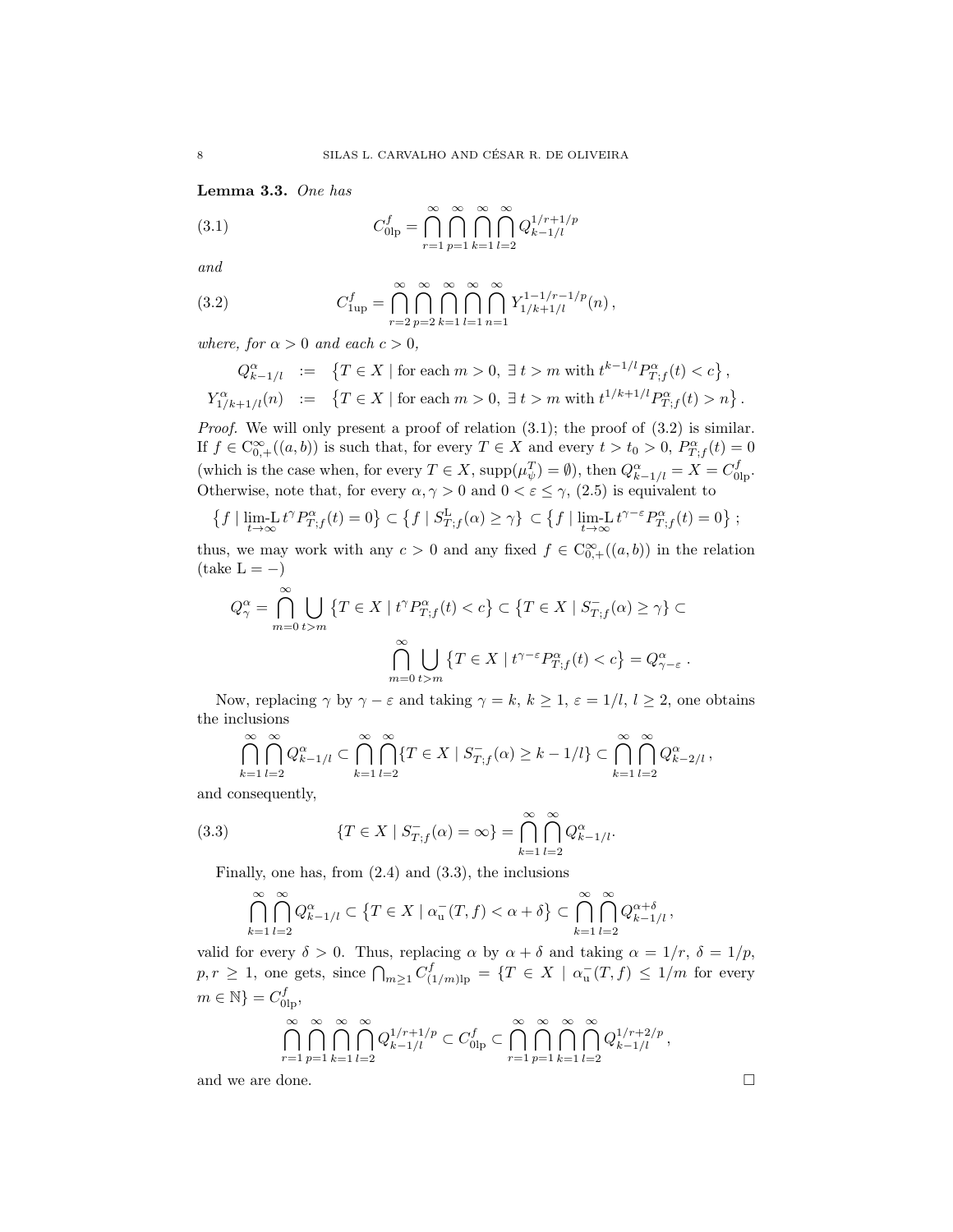*Proof of Proposition 3.2.* First, we discuss the sets  $C_{\text{olp}}^f$  and  $C_{\text{1up}}^f$ . If, for every  $T \in X$ , there is a  $t_0 > 0$  such that, for every  $t > t_0$ ,  $P_{T,f}(0,t) = 0$ , then  $\alpha_{\mathrm{u}}(T,f) =$  $\alpha_1^+(T, f) = 0$  (since in this case,  $S_{T, f}^{\pm}(\alpha) = \infty$  for every  $\alpha > 0$ ), and consequently,  $C_{0\text{lp}}^f = X$  and  $C_{1\text{up}}^f = \emptyset$  are  $G_{\delta}$  sets in X.

Otherwise, for each fixed  $(a, b) \subset \mathbb{R}$ ,  $f \in C^{\infty}_{0,+}((a, b))$  and  $t > 0$ , the mapping  $X \ni T \mapsto \frac{2}{t} \int_0^\infty e^{-2x/t} |\langle e^{-ixT} f(T) \delta_0, \delta_n \rangle|^2 dx$  is continuous, since  $e^{-ix} f(\cdot) : \mathbb{R} \to \mathbb{C}$ is bounded and continuous for every  $x \in \mathbb{R}$ ; see Proposition 10.1.9 in [3]. Now, it follows from this remark, the estimate

$$
\frac{2}{t} \int_0^\infty e^{-2x/t} |\langle e^{-ixT} f(T) \delta_0, \delta_n \rangle|^2 dx \le |\langle f(T) \delta_0, \delta_n \rangle|^2,
$$

valid for every  $n \in \mathbb{Z}^d$ , and Weierstrass M-test, that the mapping  $X \ni T \mapsto$  $P_{T,f}(t^{\alpha}-1,t)$  is also continuous, for every  $\alpha>0$ ; this implies, for every  $c>0$ , that each of the sets

$$
C_{01p}^f = \bigcap_{r \ge 1} \bigcap_{p \ge 1} \bigcap_{k \ge 1} \bigcap_{l \ge 2} \bigcap_{m \ge 0} \bigcup_{t > m} \left\{ T \in X \mid t^{k-1/l} P_{T;f}(t^{1/r+1/p} - 1, t) < c \right\}
$$
\n
$$
C_{1\text{up}}^f = \bigcap_{r \ge 2} \bigcap_{p \ge 2} \bigcap_{k \ge 1} \bigcap_{l \ge 1} \bigcap_{n \ge 0} \bigcap_{m \ge 0} \bigcup_{t > m} \left\{ T \in X \mid t^{1/k+1/l} P_{T;f}(t^{1-1/r-1/p} - 1, t) > n \right\}
$$

is a  $G_{\delta}$  set in X.

Now we discuss  $U^f$ . We follow the steps of the proof of Theorem 1.3 in [10]. Let  $\lambda_n$  be a countable dense set in [a, b]. Then,

$$
\{T \in X \mid \mathrm{supp}(\mu_{\psi}^T) \supset [a, b]\} = \bigcap_{n} \{T \in X \mid \mathrm{supp}(\mu_{\psi}^T) \ni \lambda_n\},\
$$

so we need only to consider the cases where we replace [a, b] by  $\{\lambda\}$ . Since

$$
\{T \in X \mid \text{supp}(\mu_{\psi}^T) \not\ni \lambda\} = \bigcup_{m=1}^{\infty} \{T \in X \mid \text{supp}(\mu_{\psi}^T) \cap (\lambda - 1/m, \lambda + 1/m) = \emptyset\},
$$

the continuity of the mapping  $X \ni T \mapsto \mu_{\psi}^T \in \mathcal{M}_+(I)$  (since strong resolvent convergence results in vague convergence of the spectral measures;  $\mathcal{M}_{+}(I)$  represents the set of positive finite Borel measures on the open interval  $I$ , endowed with the vague topology) says that  $\{T \in X \mid \text{supp}(\mu_{\psi}^T) \not\ni \lambda\}$  is an  $F_{\sigma}$ . Thus, its complement is a  $G_{\delta}$ . We conclude the proof by observing that  $\{T \in X \mid \text{supp}(\mu_{\psi}^T) \supset (a, b)\}$  ${T \in X \mid \text{supp}(\mu_{\psi}^{T}) \supset [a, b]}$  (since the support of a measure is closed).

## 4. Applications

As mentioned in the Introduction, in this section we discuss some applications of our results to classes of discrete Schrödinger operators as defined in  $(1.1)$  and acting on  $l^2(\mathbb{Z}^d)$ . The symbol X (as well as with suitable indices) denotes a subset of such operators with a complete metric so that the metric convergence implies strong resolvent convergence of operators. Note that it is enough that convergence in the metric implies pointwise convergence of potentials (see Lemma 4.4 for the unbounded case).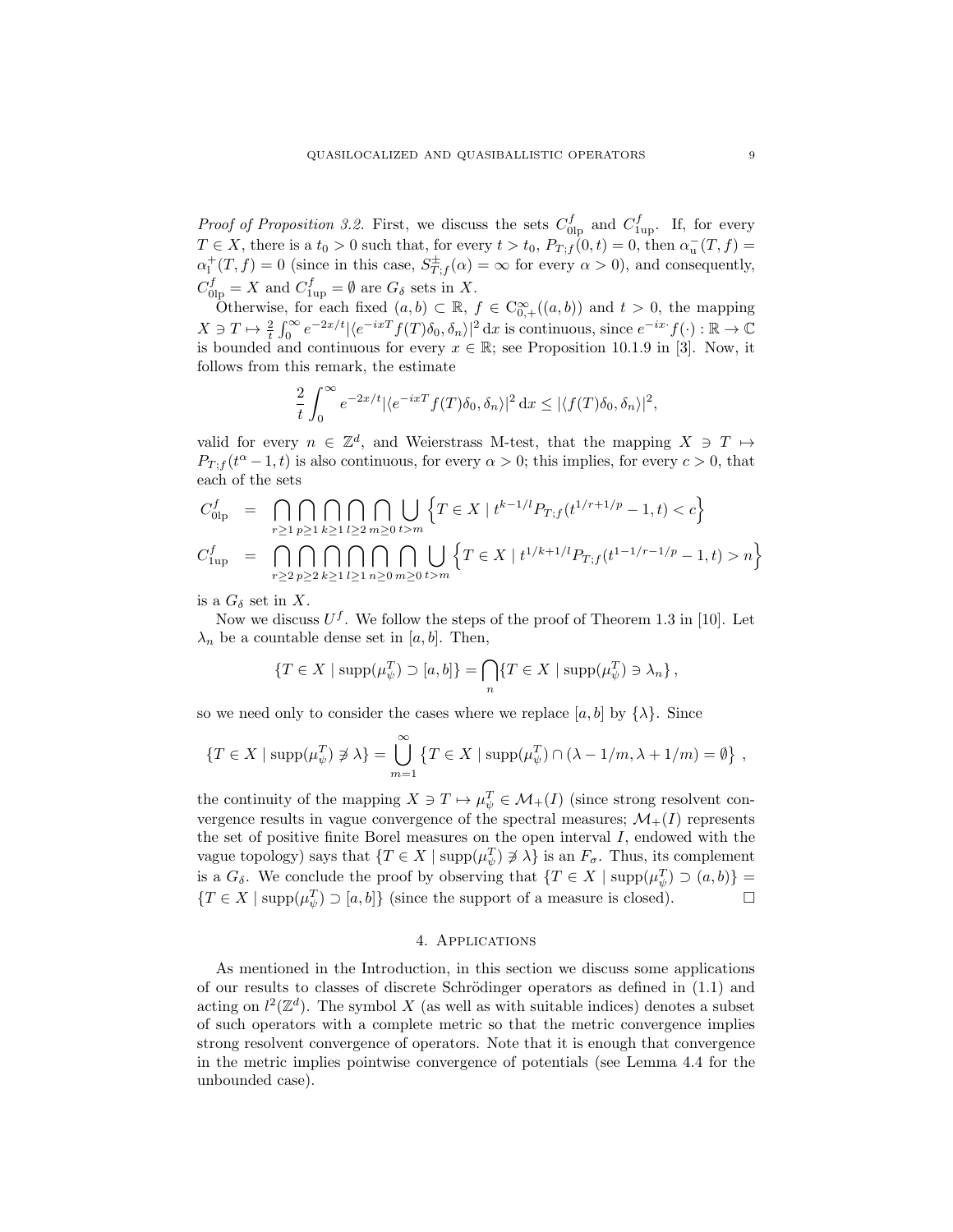Remark 4.1. An important feature of these applications is that the vector  $\delta_0$  belongs to the set of cyclic vectors of every  $T \in X$ , so the results stated in Theorem 3.1 can be strengthened. First, note the inclusion  $\sigma(T) \supset \text{supp}(\mu_{\delta_0}^T)$ , which makes  $U :=$  $\{T \mid \sigma(T) \supset I\}$  a  $G_{\delta}$  set for each open interval I.

Suppose that U is dense and let  $T \in U$ ; if  $\mu_{\delta_0}^T$  is absolutely continuous (a.c.) with respect to the one-dimensional Lebesgue measure, then  $\mu_{\psi}^{T}$  is a.c. for every vector  $\psi = f(T)\delta_0$ , with  $f \in \mathcal{C}_{0,+}^{\infty}(I)$ . Thus, if the set  $\{T \in X \mid \sigma(T) \supset I \text{ and } \mu_{\delta_0}^T\}$ is a.c} is dense, then  $\{T \in X \mid \sigma(T) \supset I \text{ and } T \text{ is quasibalistic on } I\}$  is generic (since  $\dim_{\mathcal{P}}^+(\mu^T_{\psi}) = 1$  if  $\mu^T_{\psi}$  is a.c., it follows, by Theorem 2.4, that the inclusions  $\{T \in X \mid \mu_{\psi}^T \text{ is a.c., } \psi = f(T)\delta_0\} \subset C_{1\text{up}}^f \subset C_{\text{QB}}^f \text{ are valid for every } f \in C_{0,+}^{\infty}(I)).$ 

Now, if the set  $\{T \in X \mid \sigma(T) \supset I \text{ and } \alpha_{\mathbf{u}}(T, \chi) = 0\}$  (with  $\chi(\cdot) := \chi_I(\cdot)$ ) is also dense, then Lemma 2.6 may be used to obtain generic sets of operators with quasilocalized dynamics on I.

4.1. **Bounded potentials.** Pick  $a > 0$  and let  $X_a$  be the set of Schrödinger operators (1.1) on  $l^2(\mathbb{Z}^d)$  with real multisequences  $(v_n)$  satisfying  $|v_n| \leq a$ , for all  $n \in \mathbb{Z}^d$ ; endow  $X_a$  with the topology of pointwise convergence. We have the following application of our previous results.

**Theorem 4.2.** Fix  $a > 0$ . Then, the set  $\{T \in X_a \mid \sigma(T) \supset [-a-2d, a+2d], T \text{ is }$ quasilocalized and quasiballistic on  $(-2d, 2d)$  is generic in  $X_a$ .

*Proof.* By following an idea presented in Theorem 4.1 in [10], let  $\zeta$  be the product of the normalized Lebesgue measures  $(2a/d)^{-1}\ell_n$ ,  $n \in \mathbb{Z}^d$ , restricted to  $[-a/d, a/d]$ , so that  $\text{supp}\,\zeta = [-a/d, a/d]^{\mathbb{Z}}$ . Let  $D = \{J \in X_1^{a/d} \mid \text{supp}\,\mu_{\delta_0}^J = [-2 - a/d, 2 + a/d], J$ has SULE}, where  $X_1^{a/d}$  represents the set of one-dimensional Schrödinger operators with potentials  $(v_n)$  satisfying  $|v_n| \leq a/d$ , for all  $n \in \mathbb{Z}$ , also endowed with the topology of the pointwise convergence. Then, by Corollary 2.9,  $\zeta(X_1^{a/d} \setminus D) = 0$ , which implies, taking into account the support of  $\zeta$ , that D is dense in  $X_1^{a/d}$ .

Hence, pick an arbitrary  $J \in D$ , defined by the sequence  $\{w_m\}$ , and set the multisequence  $v^0 = (v_n^0), v_n^0 = w_{n_1} + \ldots + w_{n_d}$ , so that the corresponding operator,  $T_0$ , can be written as the Kronecker sum  $J \otimes 1 \otimes \cdots \otimes 1 + \ldots + 1 \otimes 1 \otimes \cdots \otimes J$ . Clearly, one has  $\sigma(T_0) = [-2d - a, 2d + a]$ .

Now, let  $T = H^v \in X_a$  be defined by  $v = (v_n)$  and consider the sequence of operators  $T_j \in X_a$  with  $v^j = (v_n^j)$ , where

$$
v_n^j = \begin{cases} v_n, & |n| \le j \\ v_n^0, & |n| > j \end{cases}.
$$

It is clear that each  $T_i$  is a finite-rank perturbation of  $T_0$ . Thus,

- $\sigma_{\text{ess}}(T_j) = \sigma_{\text{ess}}(T_0) = [-2d-a, 2d+a]$ , by Weyl's criterion (Corollary 11.3.7) in [3]);
- for every  $f \in C^{\infty}_{0,+}((-2d-a, 2d+a)), \alpha^{-}_{\mathbf{u}}(T_j, f) = 0$ , by Lemma 2.10.

Since  $v^j \to v$  pointwise,  $T_j \to T$  in the strong resolvent sense. Therefore, it follows from the remarks above that, for every  $f \in C_{0,+}^{\infty}((-2d-a, 2d+a))$ , the set  ${T \in X_{\phi} \mid \sigma(T) \supset [-2d - a, 2d + a], \alpha_u^{-}(T, f) = 0}$  is dense in  $X_a$ .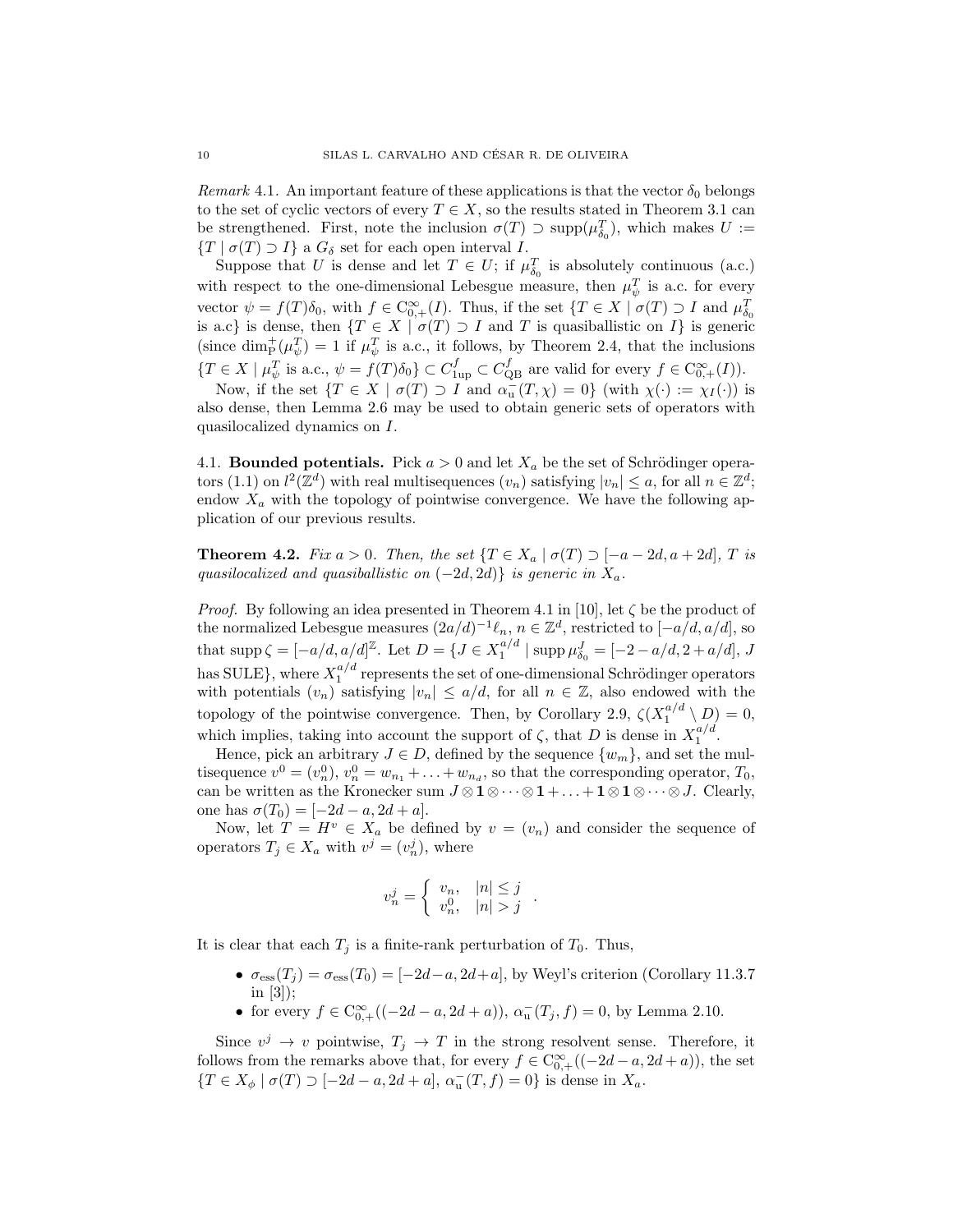Finally, given an arbitrary  $T \in X_a$ , consider the sequence of operators  $T_j \in X_a$ with potentials  $v^j = (v_n^j)$ , where

$$
v_n^j = \begin{cases} v_n, & |n| \le j \\ 0, & |n| > j \end{cases}.
$$

Since each  $T_j$  is a finite rank perturbation of  $H^0$ , the free operator, each of the spectral measures  $\mu_{\delta_0}^j$  of  $T_j$  has an absolutely continuous part that is supported on  $[-2d, 2d]$ . Hence, since  $[-2d, 2d] \subset \sigma(T)$  for every T in a dense set, one has, by Remark 4.1, that the set  $C_{1up}^f$  is also dense in  $X_a$ , for every  $f \in C_{0,+}^{\infty}((-2d,2d)).$ 

A use of Theorem 3.1 concludes the proof.

4.2. Analytic quasiperiodic potentials. Here we consider quasiperiodic Schrödinger operators (1.1) acting on  $l^2(\mathbb{Z})$ , with potentials generated by a nonconstant real analytic function  $u \in C^{\omega}(\mathbb{T}^d, \mathbb{R})$ , that is, with  $v_n = \lambda u(\nu n + \theta)$ ,  $n \in \mathbb{Z}$ , and fixed  $\lambda \in \mathbb{R}, \nu, \theta \in \mathbb{T}^d := \mathbb{R}^d / \mathbb{Z}^d$ ; we denote such operator by  $H^u_{\lambda,\nu,\theta}$ .

For each  $u \in C^{\omega}(\mathbb{T}^d, \mathbb{R}), \theta \in \mathbb{T}^d$  and  $0 \neq \lambda \in \mathbb{R}$ , we consider the space of self-adjoint operators

$$
X_{\lambda,\theta}^u = \{H_{\lambda,\nu,\theta}^u \mid \nu \in \mathbb{T}^d\},\
$$

endowed with the topology induced by the metric

$$
d(H_{\lambda,\nu,\theta}^u, H_{\lambda,\nu',\theta}^u) = \sum_{p=1}^d \left| \sin\left(\frac{\nu_p - \nu'_p}{2}\right) \right|.
$$

**Theorem 4.3.** Fix a nonconstant  $u \in C^{\omega}(\mathbb{T}^d, \mathbb{R})$ . Then, there is  $\lambda_0(u) > 0$  so that, for every  $\lambda > \lambda_0(u)$  and every  $\theta \in \mathbb{T}^d$ , the set of operators  $H^u_{\lambda,\nu,\theta}$  such that  $\beta_{H_{\lambda,\nu,\theta}^u,h}^-(q) = 0$  and  $\beta_{H_{\lambda,\nu,\theta}^u,h}^+(q) = 1$ , for every  $q > 0$ , is generic in  $X_{\lambda,\theta}^u$ , where  $h : \mathbb{R} \to \mathbb{R}$  is the constant function  $h(x) = 1$ .

*Proof.* Since the spectrum of  $H^u_{\lambda,\nu,\theta}$  is purely absolutely continuous for every  $\lambda \in \mathbb{R}$ ,  $\theta \in \mathbb{T}^d$  and  $u \in C^{\omega}(\mathbb{T}^d, \mathbb{R})$  when  $\nu \in \mathbb{Q}^d/\mathbb{Z}^d$ , the metric and the density of the rational numbers in R imply the density of the set  $C_{ac} := \{T \in X_{\lambda,\theta}^u \mid \sigma(T) \text{ is }$ purely absolutely continuous} in  $X_{\lambda,\theta}^u$ . Thus, for each  $\theta \in \mathbb{T}^d$  and  $u \in C^{\omega}(\mathbb{T}^d,\mathbb{R}),$ it follows that  $C_{1\text{up}}^h$  is dense in  $X_{\lambda,\theta}^u$ .

On other hand, it is known that given an arbitrary nonconstant  $u \in C^{\omega}(\mathbb{T}^d, \mathbb{R}),$ there is a positive  $\lambda_0(u)$  such that, for every  $\lambda > \lambda_0(u)$  and every  $\theta \in \mathbb{T}^d$ ,  $H_{\lambda,\nu,\theta}^u$ satisfies dynamical localization (and consequently, SULE) for all  $\nu$  outside a set of zero Lebesgue measure (depending on  $\theta$ ; this is a Corollary in the Introduction in  $[1]$ ).

Thus, one obtains, for each fixed nonconstant  $u \in C^{\omega}(\mathbb{T}^d, \mathbb{R}), \lambda > \lambda_0(u)$  and  $\theta \in \mathbb{T}^d$ , that the set  $C_{0\text{lp}}^h$  is dense in  $X_{\lambda,\theta}^u$ . An application of Theorem 3.1 concludes the proof.  $\square$ 

4.3. Unbounded discrete Schrödinger operators. Now we consider unbounded Schrödinger operators defined as follows: take the space of real multisequences  $\tilde{X} := \{v = (v_n) \mid n \in \mathbb{Z}^d, v_n \in \mathbb{R}\}\$  with some enumeration  $(v_k)_{k \in \mathbb{N}}$ , and the metric

$$
\tilde d(u,v):=\sum_{k=0}^\infty 2^{-k}\frac{|u_k-v_k|}{1+|u_k-v_k|},\quad u,v\in\tilde X.
$$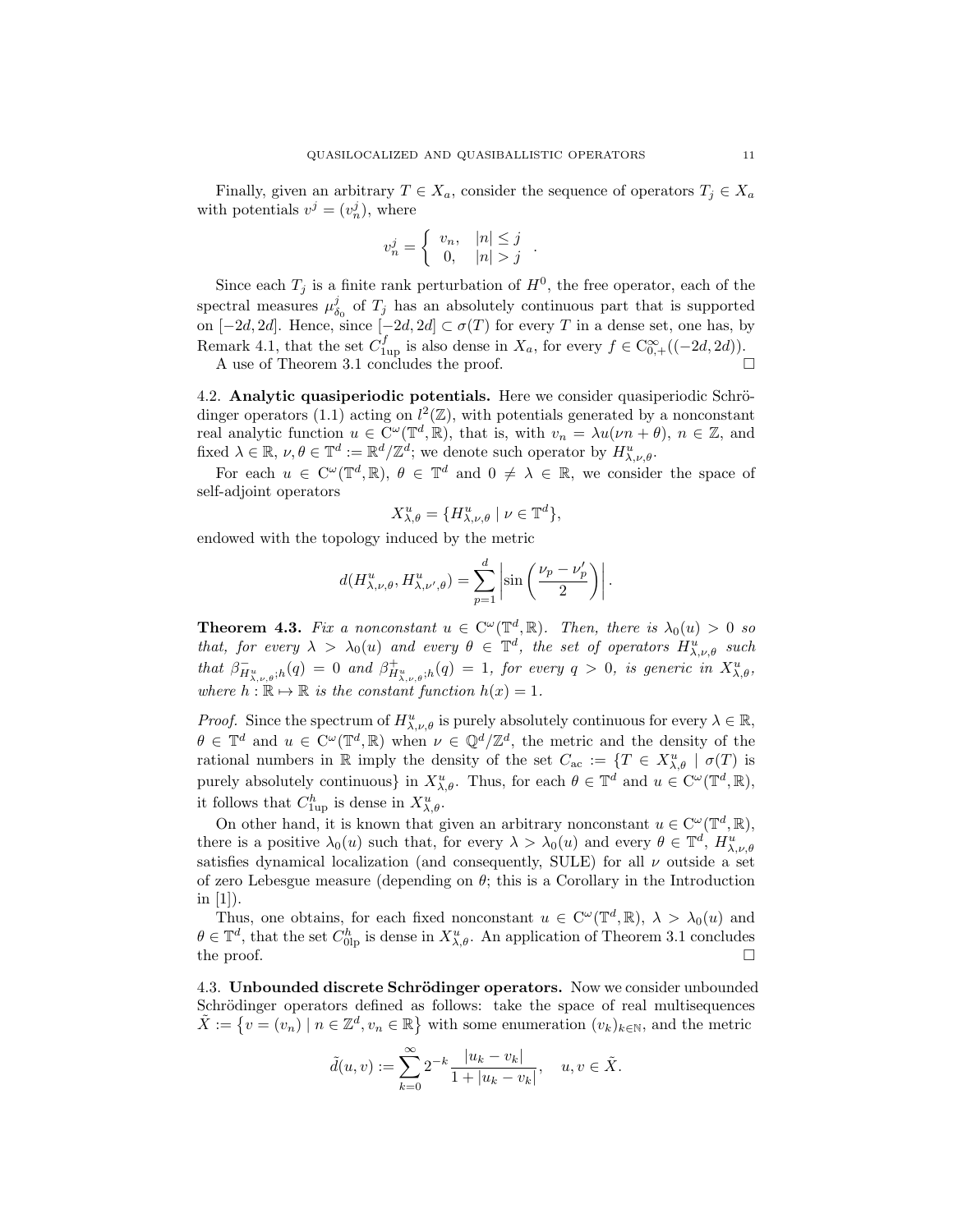Convergence in  $(\tilde{X}, \tilde{d})$  implies pointwise convergence, and this is a complete metric space.

Then, for each  $v \in \tilde{X}$ , we associate the self-adjoint discrete Schrödinger operator  $H^v$ , with action (1.1) and appropriate domain. By denoting

$$
X := \left\{ H^v \mid v \in \tilde{X} \right\},\
$$

the pair  $(X, d)$ , with  $d(H^u, H^v) := \tilde{d}(u, v)$ , is a complete metric space, and from now on we naturally identify elements  $v \in \tilde{X}$  with  $H^v \in X$ .

**Lemma 4.4.** Convergence in  $d$  implies strong resolvent convergence in  $X$ .

*Proof.* Let  $v^j \to v$  in  $\tilde{X}$  as  $j \to \infty$ . It is enough to check the convergence of resolvents  $R_i(H^{v^j})\xi \to R_i(H^v)\xi$  for vectors  $\xi$  in a dense subset A of  $l^2(\mathbb{Z}^d)$ .

Since the subspace  $l_0(\mathbb{Z}^d)$  of multisequences with only a finite number of nonzero entries is a common core of all  $H^v \in X$ , the set  $A := (H^v - i1)l_0(\mathbb{Z}^d)$  is dense in  $l^2(\mathbb{Z}^d)$  for any  $v \in \tilde{X}$ . Thus, for  $A \ni \xi = (H^v - i\mathbf{1})\eta$ ,  $\eta \in l_0(\mathbb{Z}^d)$ , the second resolvent identity implies that

$$
||R_i(H^{v^j})\xi - R_i(H^v)\xi|| = ||R_i(H^{v^j})(v^j - v)R_i(H^v)\xi||
$$
  
\n
$$
\leq ||(v^j - v)R_i(H^v)\xi|| = ||(v^j - v)\eta|| \stackrel{j \to \infty}{\longrightarrow} 0,
$$
  
\nand we are done.

Next, our application in this setting.

**Theorem 4.5.** The set  $\{T \in X \mid \sigma(T) = \mathbb{R}, T \text{ is quasilocalized and quasibalistic }\}$ on  $(-2d, 2d)$ } is generic in X.

*Proof.* By Lemma 4.4, pointwise convergence of sequences in  $\tilde{X}$  leads to strong resolvent convergence of operators in X. For each integer  $n > 0$ , the proof follows exactly the same steps of the proof of Theorem 4.2 with  $\{T \in X \mid \sigma(T) \supset [-2d$  $n, 2d + n$ , T is quasilocalized and quasiballistic on  $(-2d, 2d)$  being generic in X; the result follows then for  $\sigma(T) = \mathbb{R}$ .

#### **ACKNOWLEDGMENTS**

CRdeO was partially supported by CNPq (a Brazilian government agency).

### **REFERENCES**

- 1. Bourgain, J.: Positivity and continuity of the Lyapounov exponent for shifts on  $\mathbb{T}^d$  with arbitrary frequency vector and real analytic potential, J. Anal. Math. 98, 313–355 (2005).
- 2. Damanik, D., Sütő, A., Tcheremchantsev, S.: Power-law bounds on transfer matrices and quantum dynamics in one dimension. II, J. Funct. Anal. 216, 362–387 (2004).
- 3. de Oliveira, C. R.: Intermediate Spectral Theory and Quantum Dynamics. Progress in Math. Phys., Vol. 54, Basel, Birkhäuser, 2009.
- 4. del Rio, R., Jitomirskaya, S., Last, Y., Simon, B.: Operators with singular continuous spectrum, IV. Hausdorff dimension, rank one perturbations and localization, J. Anal. Math. 69, 153–200 (1996).
- 5. Germinet, F.: Quantum dynamics and generalized fractal dimensions: an introduction, Seminaire: Équations aux Dérivées Partielles, 2002–2003, Exp. No. XVIII, École Polytech., Palaiseau (2003).
- 6. Germinet, F., Kiselev, A., Tcheremchantsev, S.: Transfer matrices and transport for Schrödinger operators, Ann. Inst. Fourier 54, 787–830 (2004).